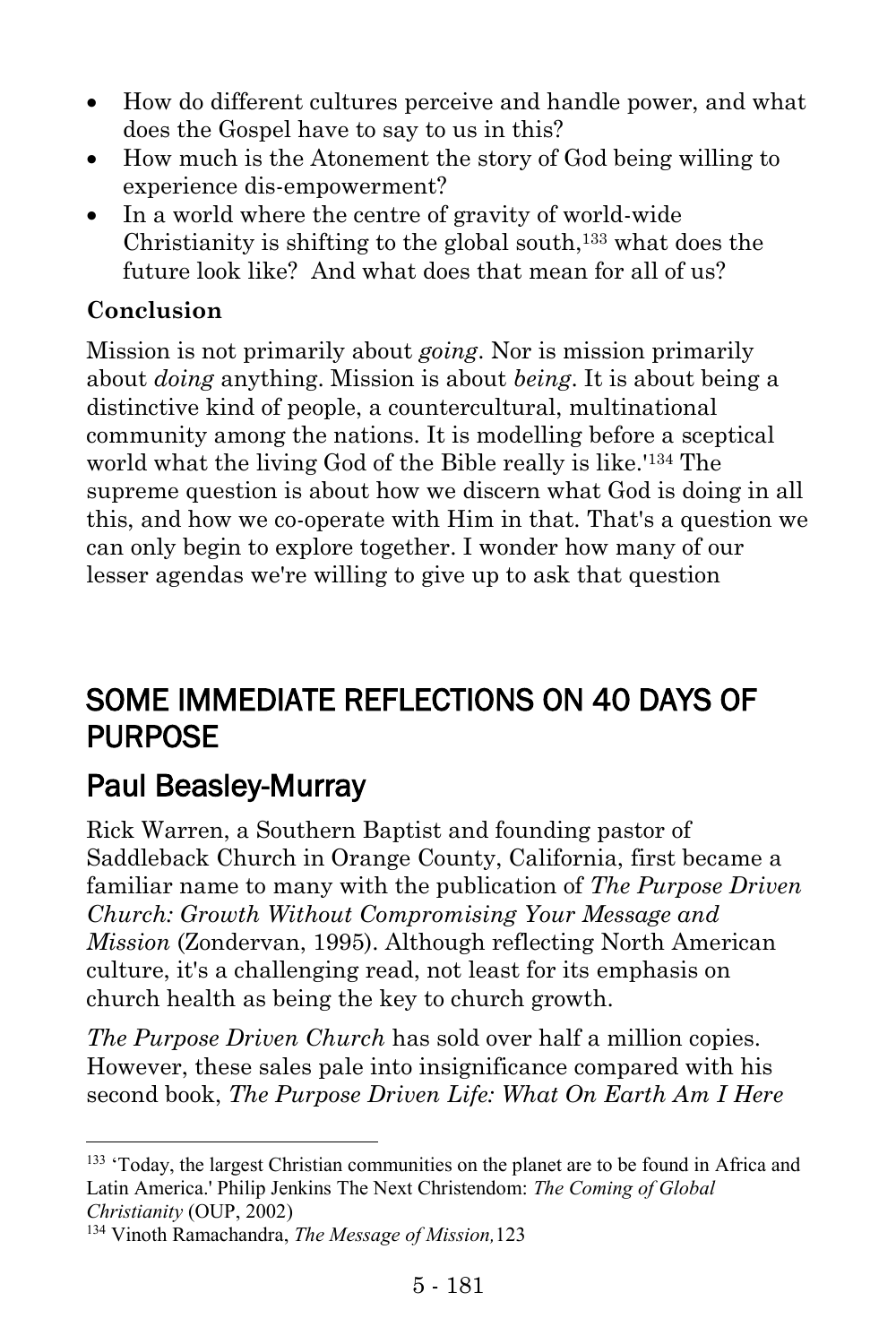*For?* (Zondervan 2002). With over 30 million copies in print, if the blurb is to be believed, it is "the bestselling hardback in history"!

Initially I was unsure of what to make of *The Purpose Driven Life*. It did not challenge me in the way in which *The Purpose Driven Church* had done. Composed of forty chapters, to be read a chapter a day over a forty-day period, it is a basic guide to the Christian life. On the other hand, I recognised that time and again the familiar is put over in a fresh manner. I disliked (and still dislike) the way in which Rick Warren draws upon a wide variety of Bible translations to make his point. At times it seems an abuse of Scripture. So for a while I put it to one side. However, I could not ignore the fact that many churches had gained apparently enormous value through working their way together through this book. So with hesitation, I decided to get on the 'bandwagon' and encouraged my church to study *The Purpose Driven Life* in the forty days leading up to Palm Sunday.

A good deal of preparation went into those '40 days of purpose'. The following letter, sent to every member and friend of the church, gives a flavour of what we hoped for and how we went about the process:

*"Although the key purpose of this spiritual journey is for us all to grow and develop in our faith, there are five positive purposes present in this growth 'tool', namely:*

- *To renew the spiritual life of us all*
- *To revitalise the church's small groups*
- *To release people's gifts for service*
- *To reach out to people who have yet to become Christians*
- *To reinforce an even greater sense of unity in the church.*

*Together we can achieve these five purposes if for 40 days:*

- *1. Every day we all read a short chapter (four pages!) of The Purpose Driven Life by Rick Warren. This bestseller is a guide to a 40 day spiritual journey. Every chapter ends with a point to ponder, a verse to remember, and a question to consider;*
- *2. Once a week we all attend a small group, where we will listen to and then discuss a 20 minute DVD presentation by Rick Warren;*
- *3. For six Sundays we all are present at one of the Sunday worship services, at which we will focus on the following themes: What on earth am I here for? You were planned for*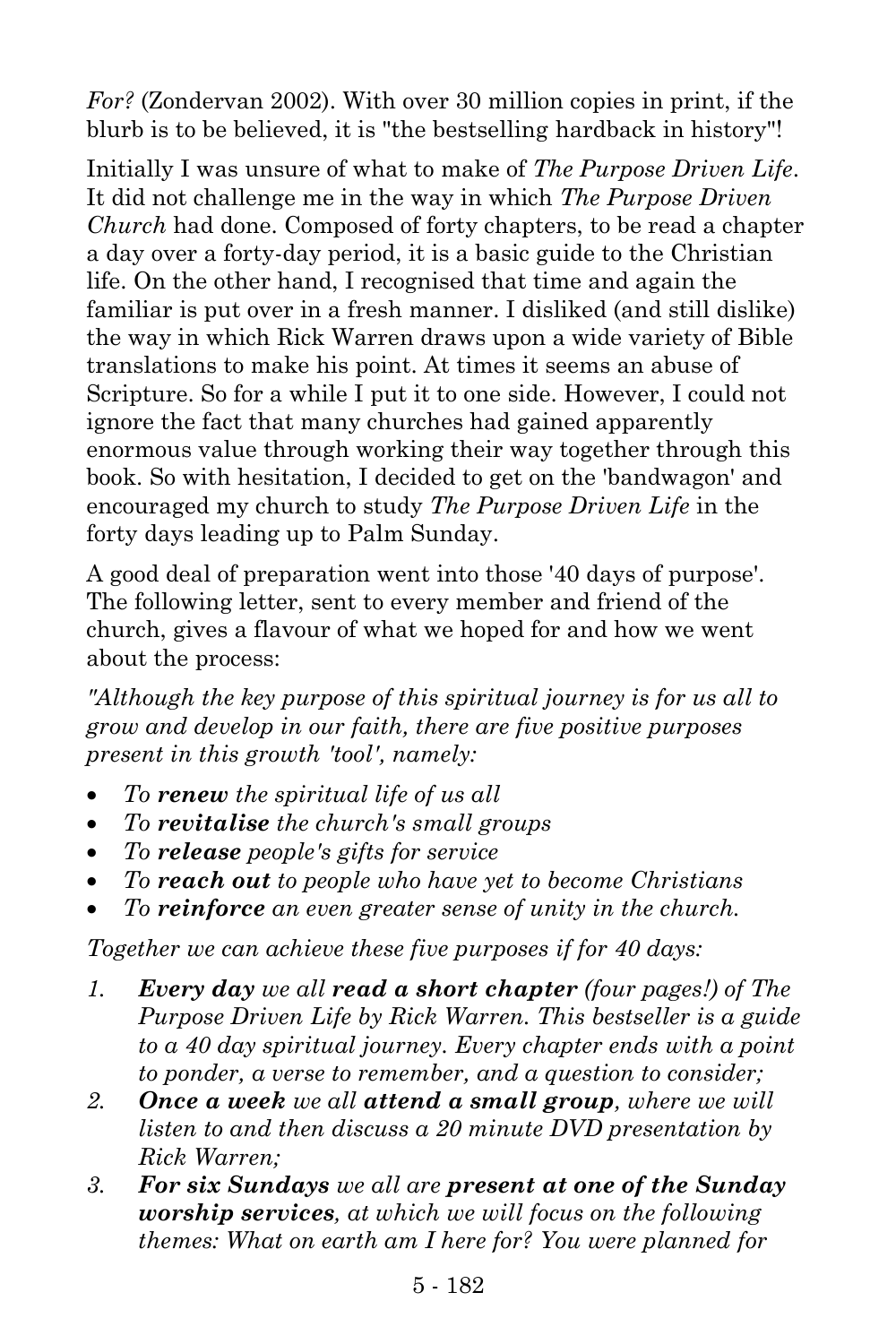*God's pleasure; You were formed for God's family; You were created to become like Christ; You were shaped for serving God; You were made for a mission; Celebration Sunday.*

*We are only asking you to commit yourself for 40 days. For some of you, with busy lives, commuting perhaps up to London every day, this is quite a commitment, but we believe it could make an enormous difference to you, as also to our life together.*

*We very much hope that you will attend the launch event on Saturday evening, (there will be activities for older children), to listen to a DVD presentation by Rick Warren and to get hold of a copy of The Purpose Driven Life. The programme will be repeated on the following Tuesday afternoon and Thursday evening.*

*To make the most of this opportunity for spiritual growth, we ask you to clear your diaries now, so that you are not prevented from taking part because of another commitment. Because we believe that this programme has such potential for you, we ask you to consider not going away on holiday during this period. The church for its part will reduce its activities to the bare limit (we are cancelling a church meeting and a leadership team meeting), so that we are all free to focus on this spiritual journey.*

As this quotation may indicate, we used more than 'gentle encouragement' - we went 'hell for leather' to sell the '40 Days of Purpose'. Gratifyingly, the church rose to the vision. Two hundred people attended one or other of the launch events, and over 470 copies of *The Purpose Driven Life* were taken (we gave them away free of charge on condition that people agreed to read the book). For the six Sundays during the '40 days of purpose' we focussed all our services round the book; and during the week some 21 small groups with over 210 people attending met to discuss the book.

What has been the effect on the church? At this stage it is too early to say. It probably will take a year or two before we can make any final assessment of its effectiveness. What can be said is that while it may not have brought about a radical spiritual revolution which some of us had hoped for, it has had a major impact upon the life of the church. For instance,

i. as a result of not restricting groups to Wednesday evenings (the traditional time for small groups in our church), many more people have been meeting in small groups;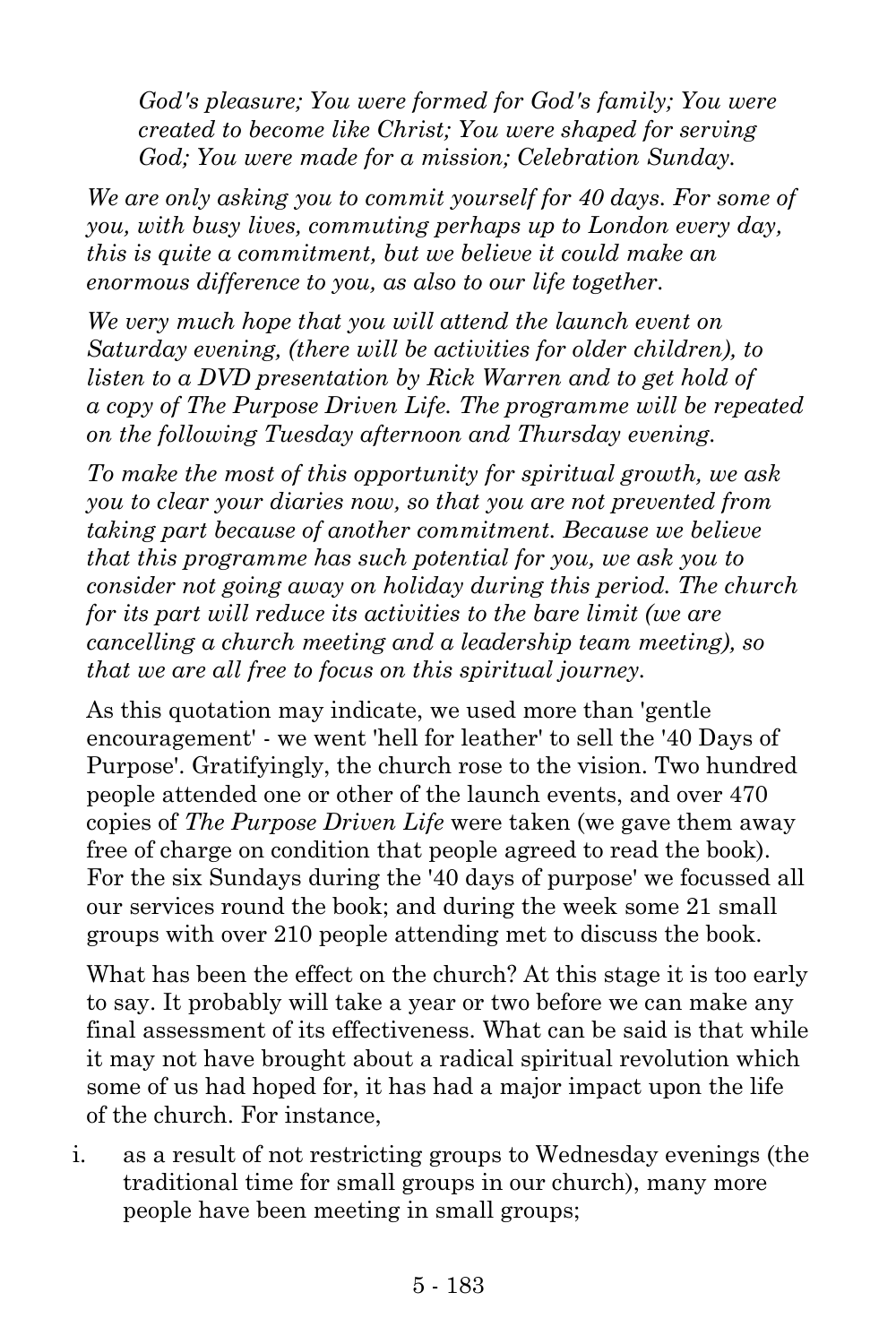- ii. as a result of forming new groups, many began to develop relationships with people they formerly did not really know;
- iii. in a church where few read Christian books, many read *The Purpose Driven Life*;
- iv. many discovered their SHAPE for Christian service; and
- v. as a result of a guide written by our children's worker based on *The Purpose Driven Life* a number of families discussed spiritual issues on a daily basis in that period.

All these things are positive. Time will tell the extent to which these positives have fundamentally affected the church as a whole.

What is clear is that *The Purpose Driven Life* has had a deep effect on many individuals in the church. A most moving testimony was given by one of our members in the run-up to our '40 Days of Purpose': *I have read Rick Warren's book. I have read it not just once, but time and time again. It has become almost a second Bible to me. As you know, my husband had a major stroke some years ago and overnight our lives were turned upside down. We had been through difficult periods in our life before - he, for instance, had twice been made redundant. But those difficulties were as nothing compared to the difficulties I now faced. I felt as if all purpose had gone out my life. And then a friend gave me a copy of Rick Warren's book. Suddenly everything began to fall into place and I found myself beginning to accept my situation. Rick Warren helped me realise that our most profound and intimate experiences of worship are likely to happen in our darkest days. There is so much in the book. Indeed, every time I read it I find something new. I find that I gain fresh strength from reading the book - it has also given me the confidence to talk more about my faith. It is more than worth the ten minutes per day it may take to read. It could change one's life. I cannot recommend the book too highly.*

Another of my members, a high-powered English teacher with a Cambridge PhD, gave this testimony at the end of the '40 days of purpose': *Through reading and discussing The Purpose Driven Life, with the newly-formed group in our house, my wife and I have been challenged - and we've enjoyed meeting and sharing insights with a mixture of new people and other folk who have been at the church for a long time. We are excited by the possibility of the group perhaps continuing, with others joining, maybe. We have all had to get used to Warren's direct-to-camera style - his pointed remarks his penchant for sharp, memorable epithets - his witticisms - his*